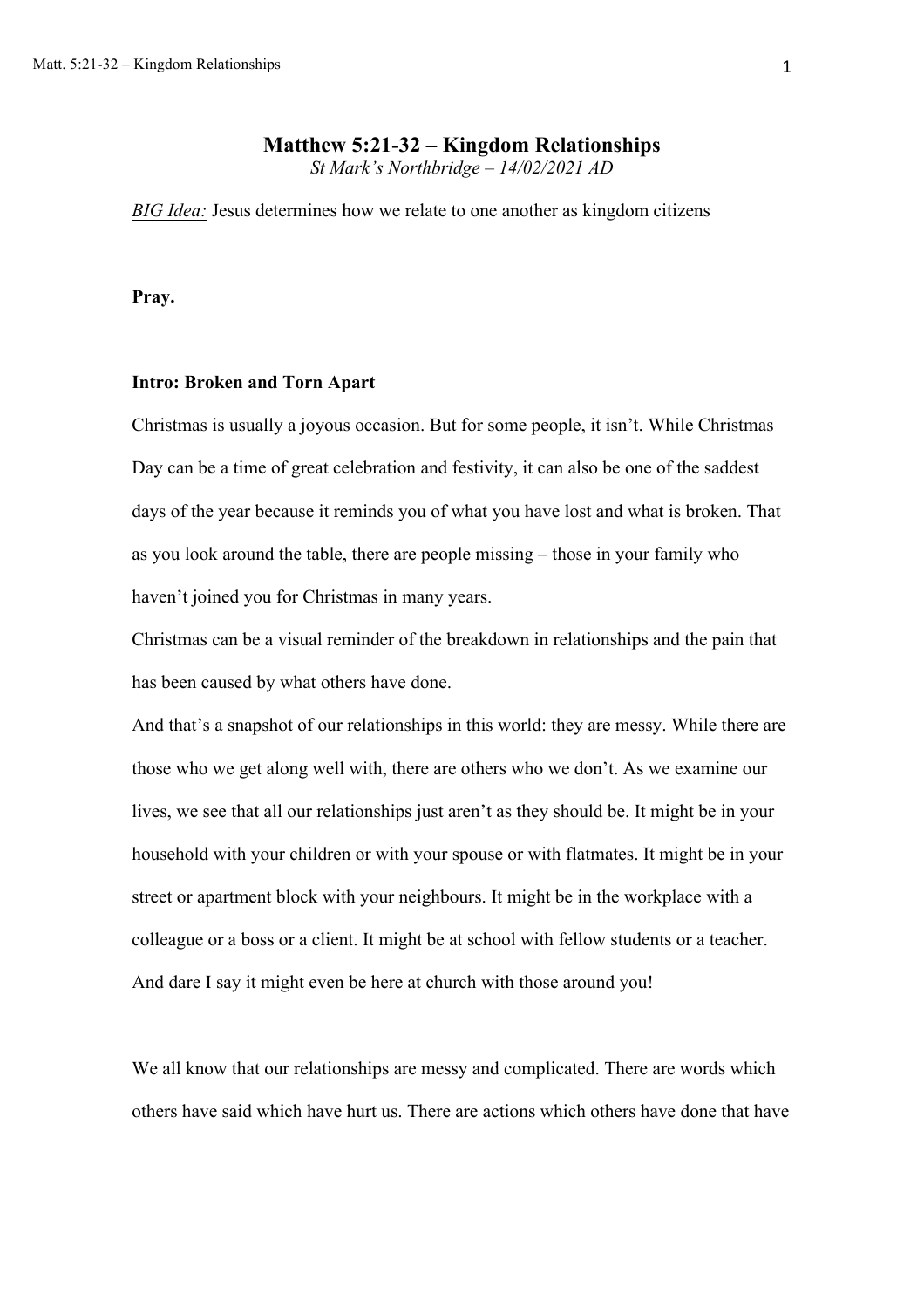caused and continue to cause pain. But equally there are words we have said and actions we have done which have caused much hurt to others.

Well in this section of the Sermon on the Mount, Jesus teaches his disciples how they are to relate to others in a manner worthy of the kingdom of God. And in our passage Jesus addresses two very clear issues and causes for why our relationships can go so horribly wrong: murder and adultery. If you want to ruin a relationship or damage a community, then murder and adultery are two ways to guarantee that! And don't we know that! Don't we see that all around us!

But those who follow Jesus – those who are citizens of the kingdom – are to be different to the world around us, especially in the way we relate to others. As we heard last week, we are to be peculiar as we live in a world where things go wrong and our relationships are messy.

## **Entering the Kingdom of God: Broken and Righteous**

Now before we have a look at our passage, I want us to remember two important things that Jesus has already said about entering the kingdom of God:

The first thing is that those who receive the kingdom of God are broken. Two weeks ago in the Beatitudes we heard Jesus say:

*"Blessed are the poor in spirit, for theirs is the kingdom of heaven.*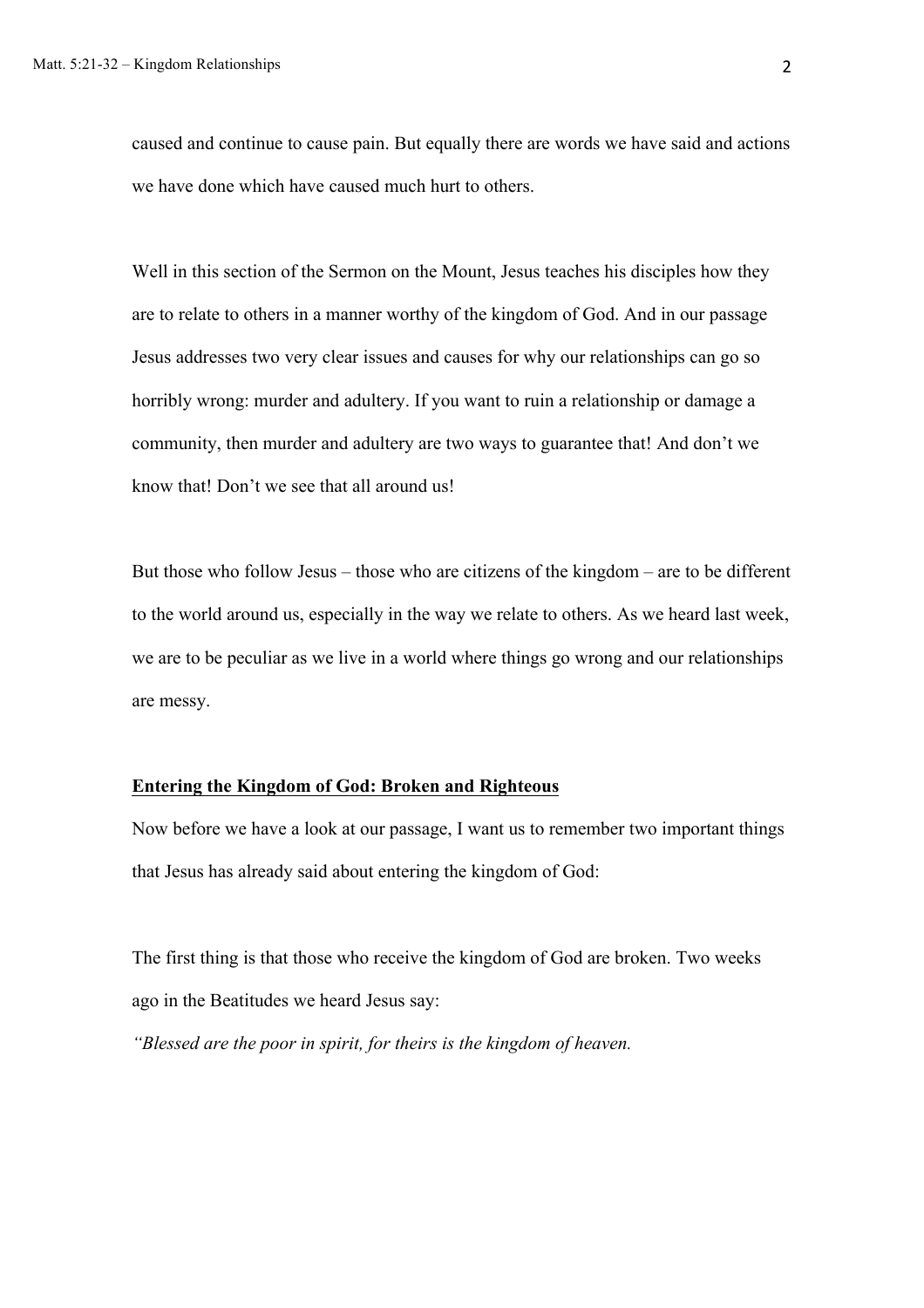Entering the kingdom of heaven comes through being broken. Being poor in spirit. Being spiritually bankrupt before God with nothing to offer him. To enter the kingdom of God you are broken and know that you are broken.

And the second thing Jesus says about entering the kingdom is that your righteousness needs to exceed that of the Pharisees.

In verse 20, straight before this passage, Jesus says to his disciples:

*20 …that unless your righteousness surpasses that of the Pharisees and the teachers of the law, you will certainly not enter the kingdom of heaven.*

Jesus raises the bar here. It's not a mere acknowledgment of what God's word says, but obeying Him. To take God's word seriously and not just give lip service or keep up appearances, like the Pharisees.

So being broken and righteous both frame the Sermon on the Mount. And we must remember this as we are confronted by how radical Jesus' teaching is, especially for our relationships.

#### **The Sixth Commandment: Murder (v21-26)**

Well our passage begins with Jesus drawing our attention to the law which God gave to the Israelites.

## - **The Old and the New**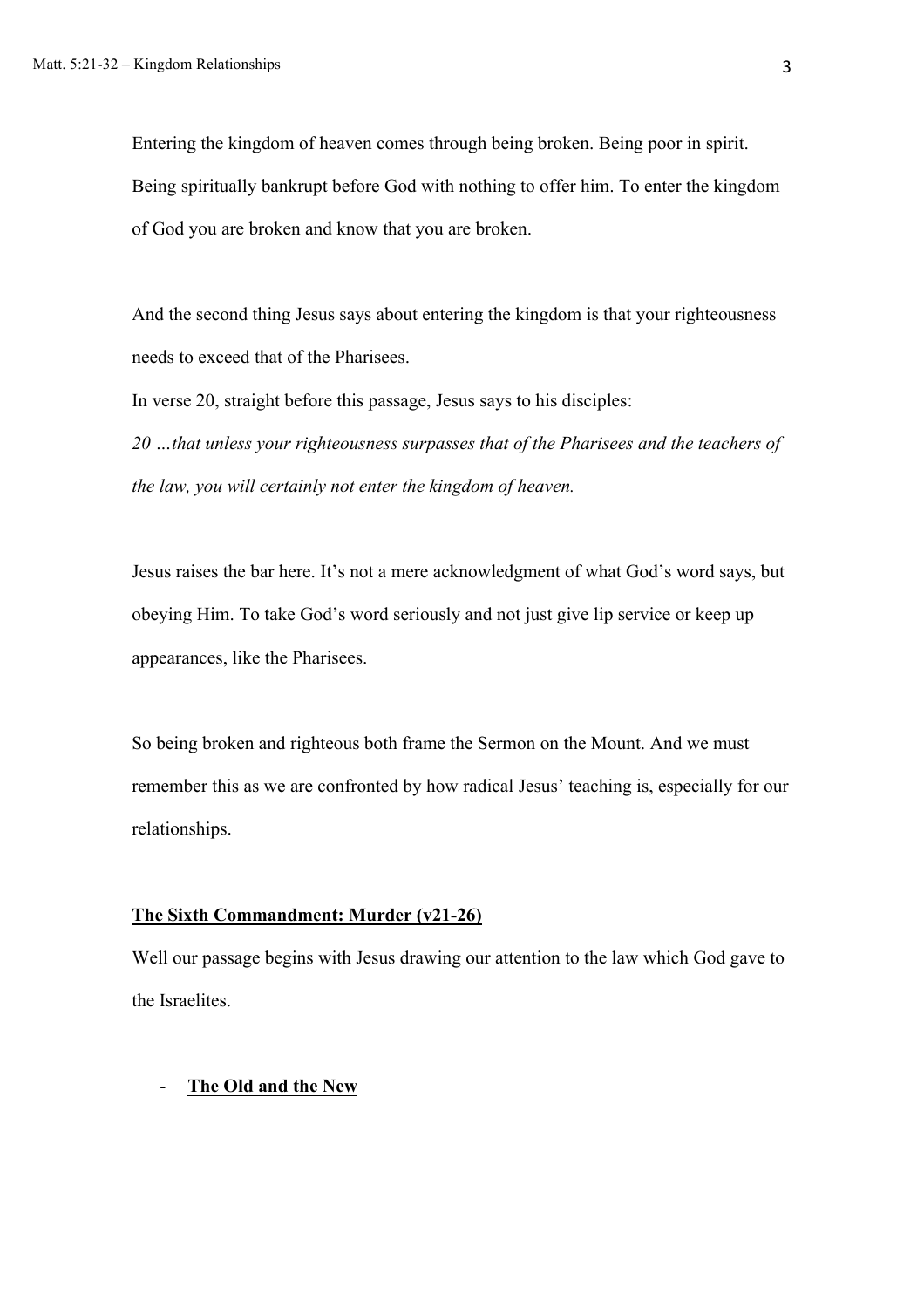And He highlights one of the 10 Commandments given to Israel. He begins with the commandment not to murder – part of the commands about how we relate to other people.

And then in verse 22 Jesus begins by saying: "*But I tell you…"*. Jesus, with all his authority is saying something extra. Yes, God has commanded and forbidden murder, but there is more that Jesus has to say on the matter. He has come to fulfil what is written in the Law. So He says:

*22 But I tell you that anyone who is angry with a brother or sister will be subject to judgment.*

Just like murder, being angry with someone means you will answer before God. It's not just the actions that matter, but the motives – your thoughts and attitudes.

And it's not just what's in your heart, but how that spills over into action. In verse 22 Jesus goes on to list two examples of insulting and vilifying others. Its not just the physical act of murdering someone, but it's about what's going on in your mind and heart, and what is on your lips as you speak to others. That's what God cares about. And Jesus wants his followers to relate well to others and not engage in insults and abuse, or hate-speech in the true sense of the word. For that is not how citizens of the kingdom of heaven are to conduct themselves.

And do you see there in verse 22 that Jesus is teaching about how his disciples are to relate to brothers and sisters. So while Christians are to speak well towards all people by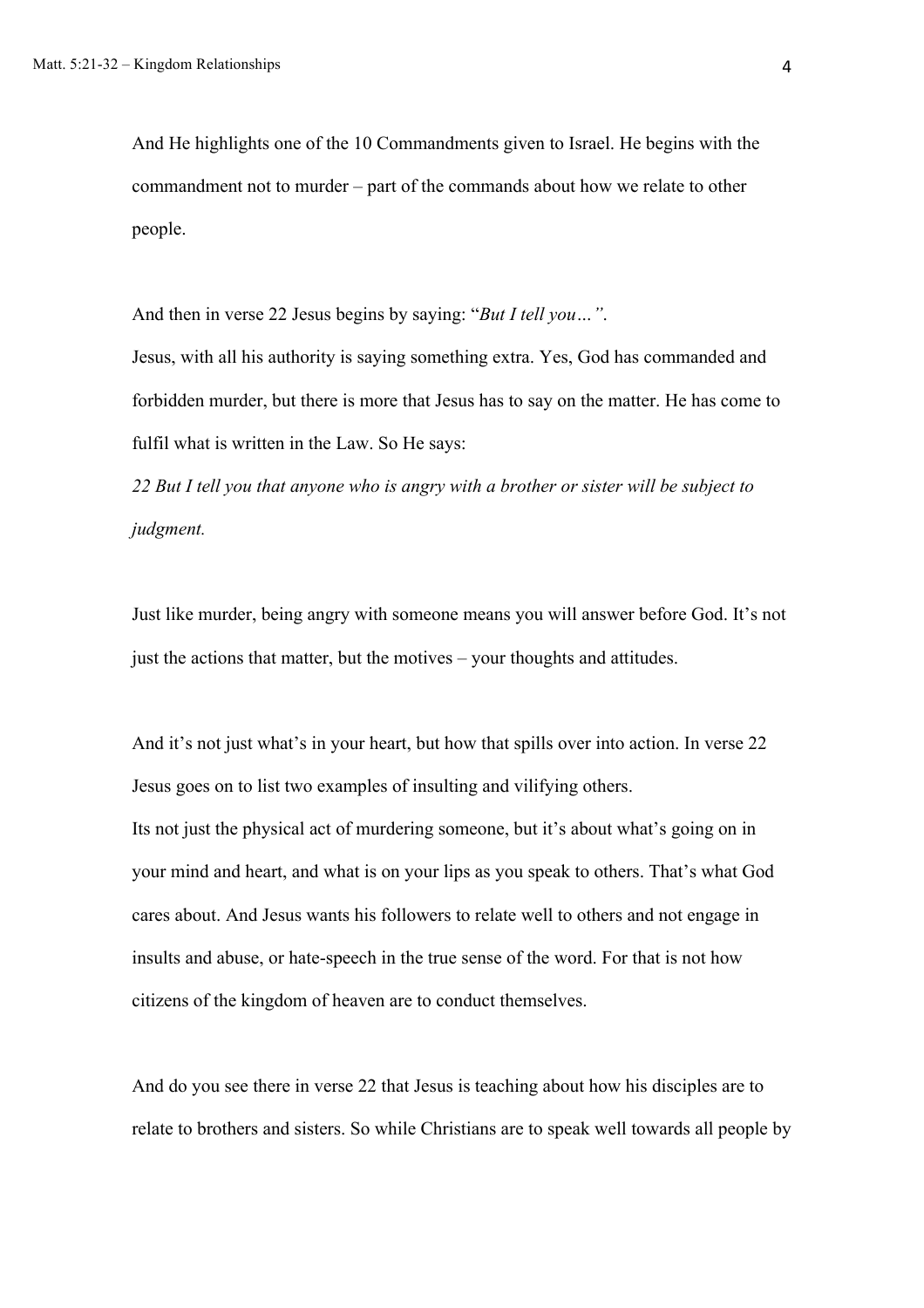being gracious, and kind, and charitable, how we relate to fellow brothers and sisters is especially important.

What Jesus teaches here is so counter-cultural and peculiar. How often are we encouraged to blow-off some steam when we are angry. That if you've got a problem or disagreement with someone, then you tell them. You really tell them and give them an earful. Unfortunately, too many of our leaders in society give us regular examples of this. And unfortunately the internet can be a place where we are encouraged to unleash the inner keyboard-warrior and type what we think and trade insults without any regard for those reading it. Saying things to or about someone that you'd never say to their face. And sadly we as Christians are not immune from this.

But Jesus teaches another way. He doesn't say that Christians are never allowed to have disagreements or be angry.<sup>1</sup> But how you have your disagreements matter. Followers of Jesus wont descend to insults and vilify others.

Instead, Jesus teaches another way for dealing with our disagreements: by seeking reconciliation.

#### - **Take Action: Reconciliation**

Rather than getting angry and abusing others, followers of Jesus are to be proactive in seeking reconciliation.

And Jesus teaches this by giving two scenarios.

<sup>&</sup>lt;sup>1</sup> "In your anger, do not sin" (Eph. 4)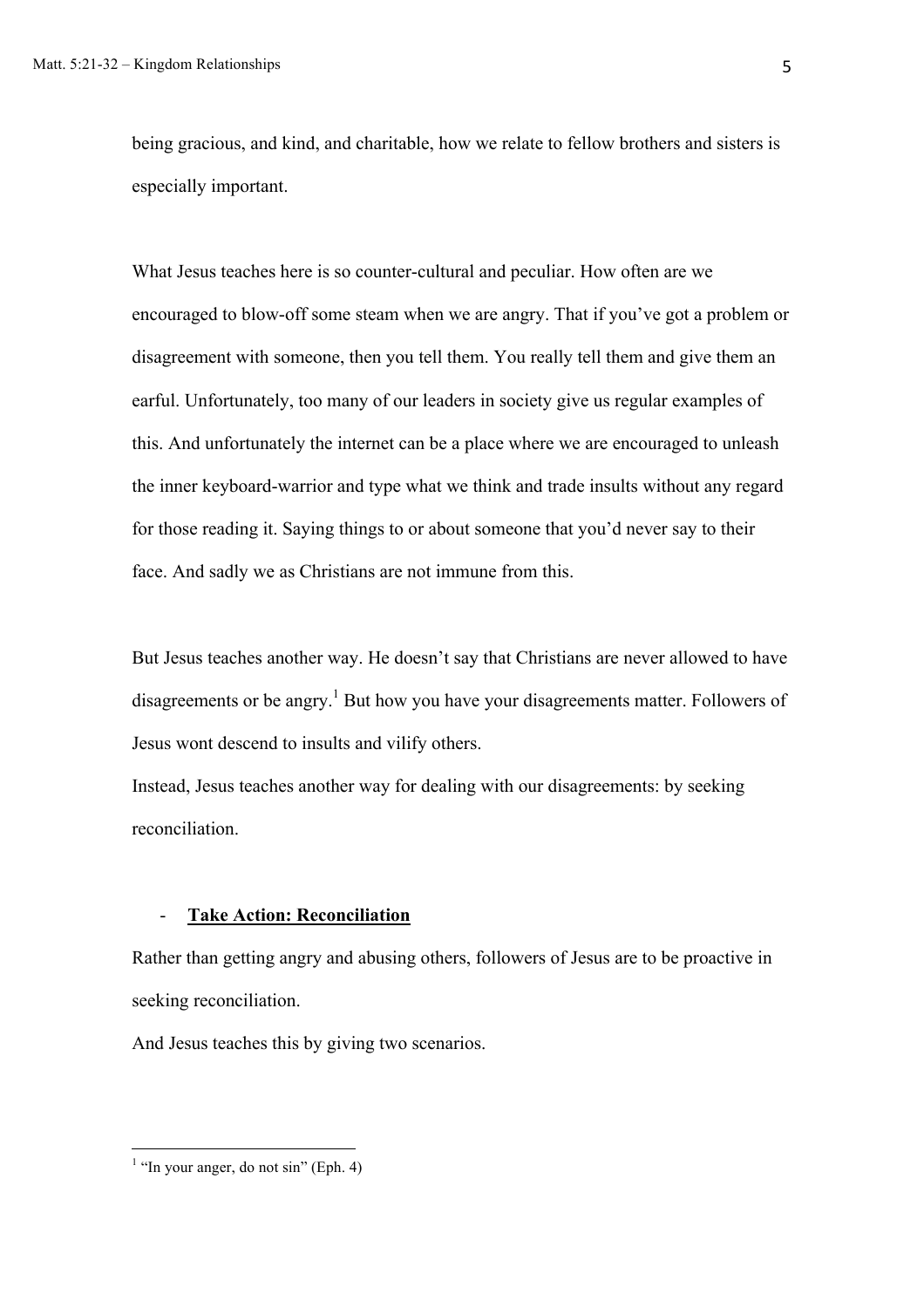The first is there in verse 23. This is a situation where two believers have gone to the temple to offer a gift. And if these believers know that there is a disagreement or problem between them, then they are to **immediately** seek reconciliation. They are to sort out their disagreement, and then carry on with their fellowship. The fellowship between God's people is greatly impaired when we don't settle our disagreements. Jesus cares about the disagreements that we have in the church and wants us to be reconciled.

The second scenario that Jesus gives is there in verse 25. And here Jesus is speaking about an enemy you might have – from the context it seems to be someone outside the fellowship of God's people. Those first three words in verse 25 are a good summary: "Settle matters quickly". Jesus doesn't want our disagreements with others to drag on and escalate. This doesn't mean that there should be no regard for justice or seeking restitution. But in any relationship that is broken or torn apart, we must avoid letting things escalate and snowball.

And again, this is so counter-cultural and peculiar to what our world and culture does when it comes to dealing with conflict in our relationships.

Over the past few weeks with the Australian Open in Melbourne there's been a lot of attention given to a couple of tennis players who are going toe to toe off the court as they exchange insults with one another quite publicly. And the media have lapped it up and it's generated headlines as these guys keep insulting each other and pour more petrol on a fire.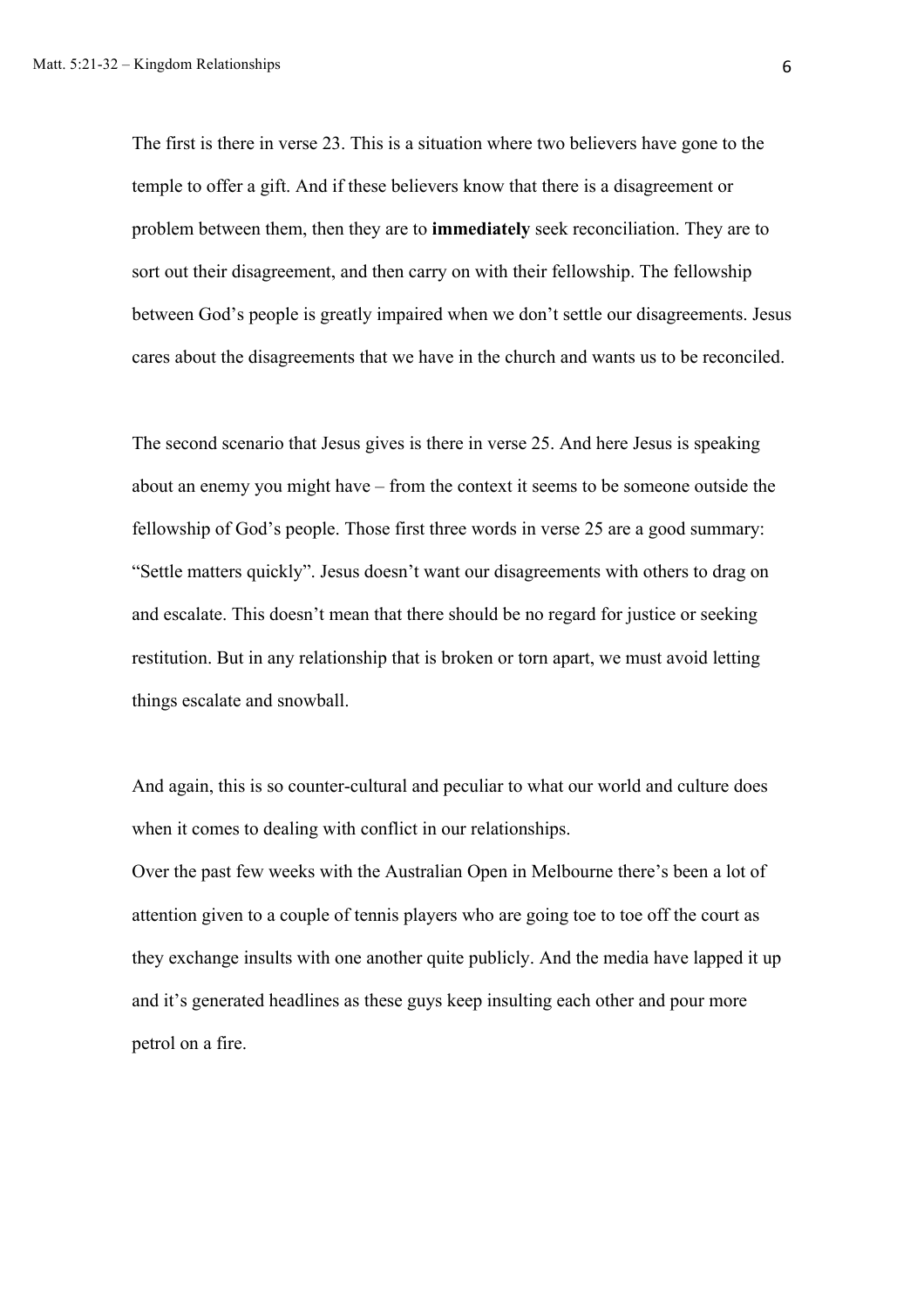But Jesus offers another way: rather than letting things fester and grow, reconcile with your brother or sister. Jesus wants citizens of the kingdom to seek reconciliation rather than escalation.

So who might you need to reconcile with? Who might you need to settle some disagreements with?

Is there someone here at church who you don't talk to because of something that's been said in the past? Is there a family member or a colleague who you need to be reconciled with?

If there is, then please don't wait any longer. Go and be reconciled with them, quickly! Pick up the phone. Send a message. Grab a coffee with them. And be ready to show forgiveness instead of letting things drag on.

Now this doesn't necessarily mean that things will go back to how they were before. Sometimes there is deep hurt that others have done which can stay with us. But we must seek reconciliation.

And on the flipside, if you've hurt someone with something you've said or done, then have the humility to apologise and seek forgiveness.

As kingdom citizens we don't let problems escalate. But we seek to settle matters quickly.

## **The Seventh Commandment: Adultery (v27-32)**

So while anger and our words to others can damage relationships, so too does adultery. And that's what Jesus turns to next.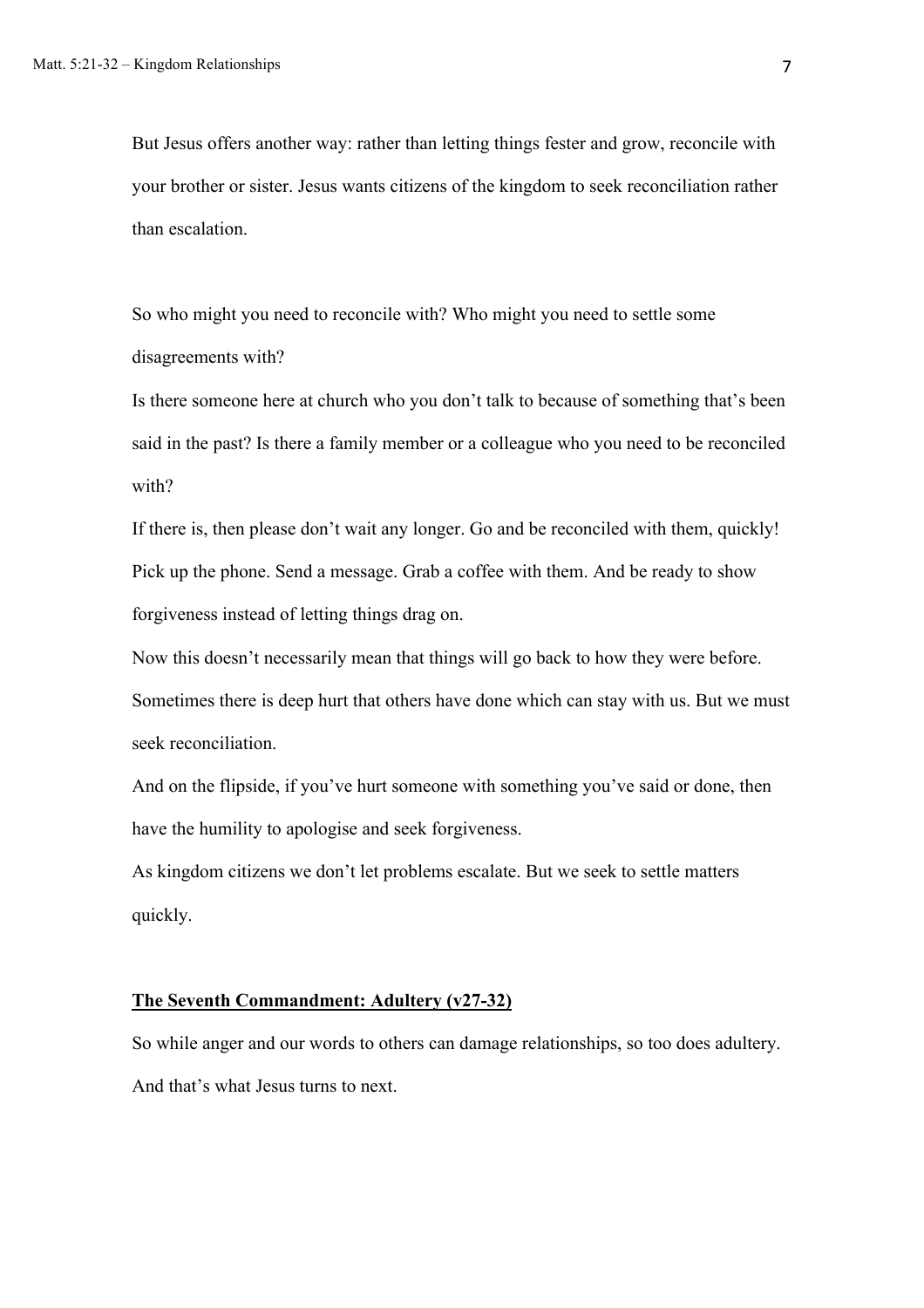## - **The Old and the New**

Again, Jesus reminds and upholds what God said in the 10 Commandments: that for God's people, adultery is forbidden. And again, Jesus has more to say on this matter. He says there in verse 28:

*28 But I tell you that anyone who looks at a woman lustfully has already committed adultery with her in his heart.*

Just like murder, with adultery Jesus is concerned about more than the physical act. Jesus teaches that it's possible for you to commit adultery in your heart by lusting and desiring after someone who you are not married to. Here the essence of adultery is the covetous desire to have someone for your own sexual gratification. <sup>2</sup> A self-centred activity that becomes all about what you can get for yourself rather than giving yourself in service to another.<sup>3</sup>

And we all know to some degree or another just how damaging lustful desires and adultery is in our relationships. It rips apart families and communities. But more personally, lustful desires and thoughts distort our thinking so that we can start seeing and treating people as objects for our own use and pleasure.

Jesus says that for kingdom citizens, adultery isn't just a matter of the physical outward act but a matter of the heart and how we think.

 $2$  The lust of the heart is captured by seeing, desiring, and taking for yourself A bit like Adam in the Garden or King David with Bathsheba.

<sup>&</sup>lt;sup>3</sup> That is why pornography is so spiritually dangerous. Not only does it objectify a fellow human being who has been created in the image of God, but it is purely selfish. It is all about taking for yourself rather than sacrificially giving to another. Something that is so un-Christ-like.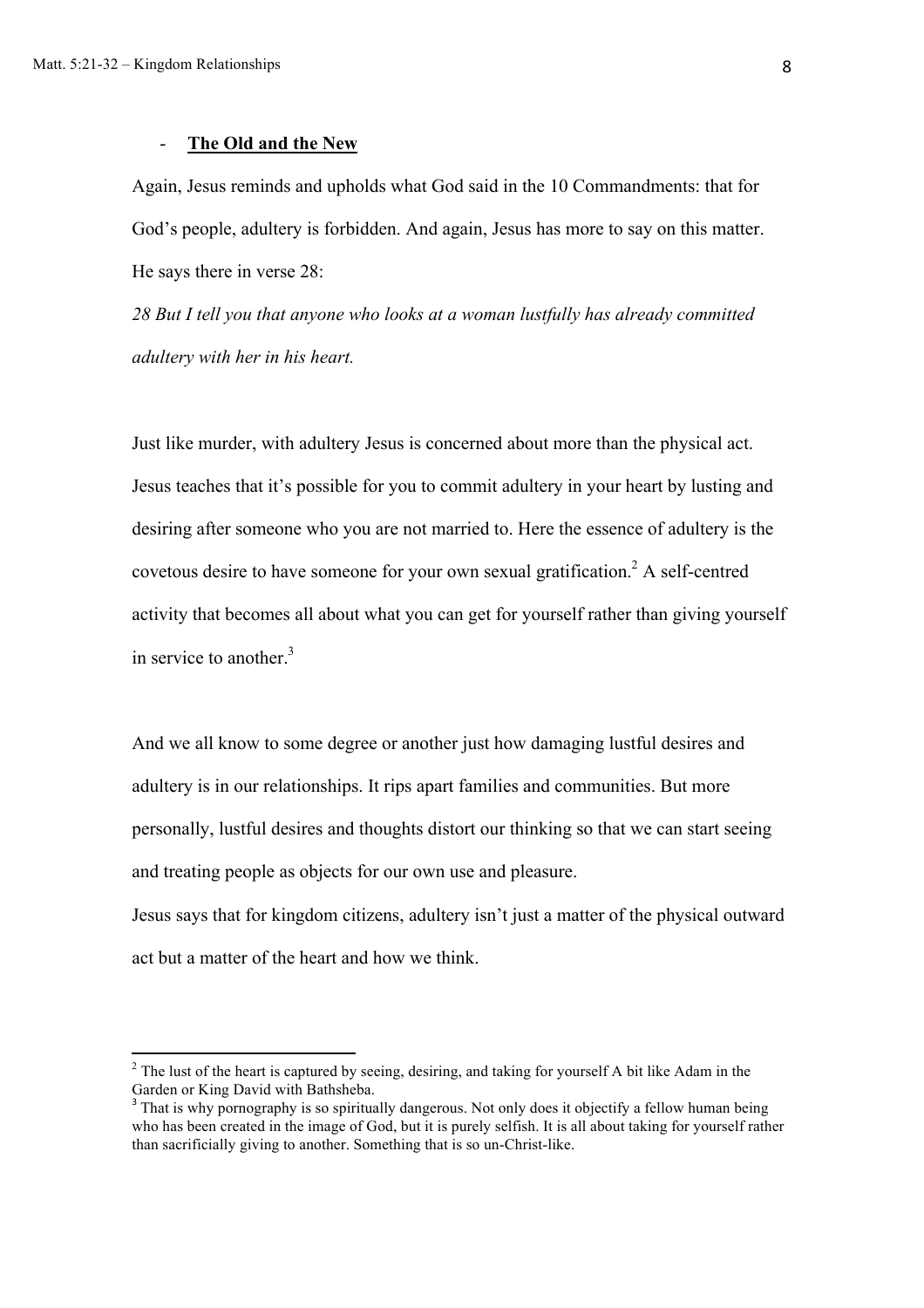## - **Take Action: Removal (v29-30)**

And just as with anger and our words, Jesus calls for his followers to take action when it comes to dealing with sin, especially sexual sin and lust. Jesus calls for radical action.

In verses 29 and 30 Jesus calls for the removal of what causes you to sin. To remove whatever gets in the way of you living a pure and godly life.

And it's quite a shocking picture that Jesus uses here of pulling out an eye or chopping off a hand. But Jesus says, if that's what you have to do and if that's the extent you need to go in fighting sin, then do it. And that's because of what's at stake. The reality of judgment and hell means that you'd do anything to avoid them. In his kindness, Jesus here is warning his followers of the consequences of sin and calling us to take radical action.

So what action might you need to take in dealing with lust and sexual temptation? What might you need to remove?

Would you decide to stop watching a TV show because of its sexual themes and content which you find tempting? [Would you cancel your Netflix account?] Would you decide to stop going to the beach in summer because the sight of others there is difficult for your purity? Would you decide to walk a different way to school or catch a different bus to work because you know that there is something unhelpful that you see? Would you decide to stop working out at the gym because of the temptations of those there?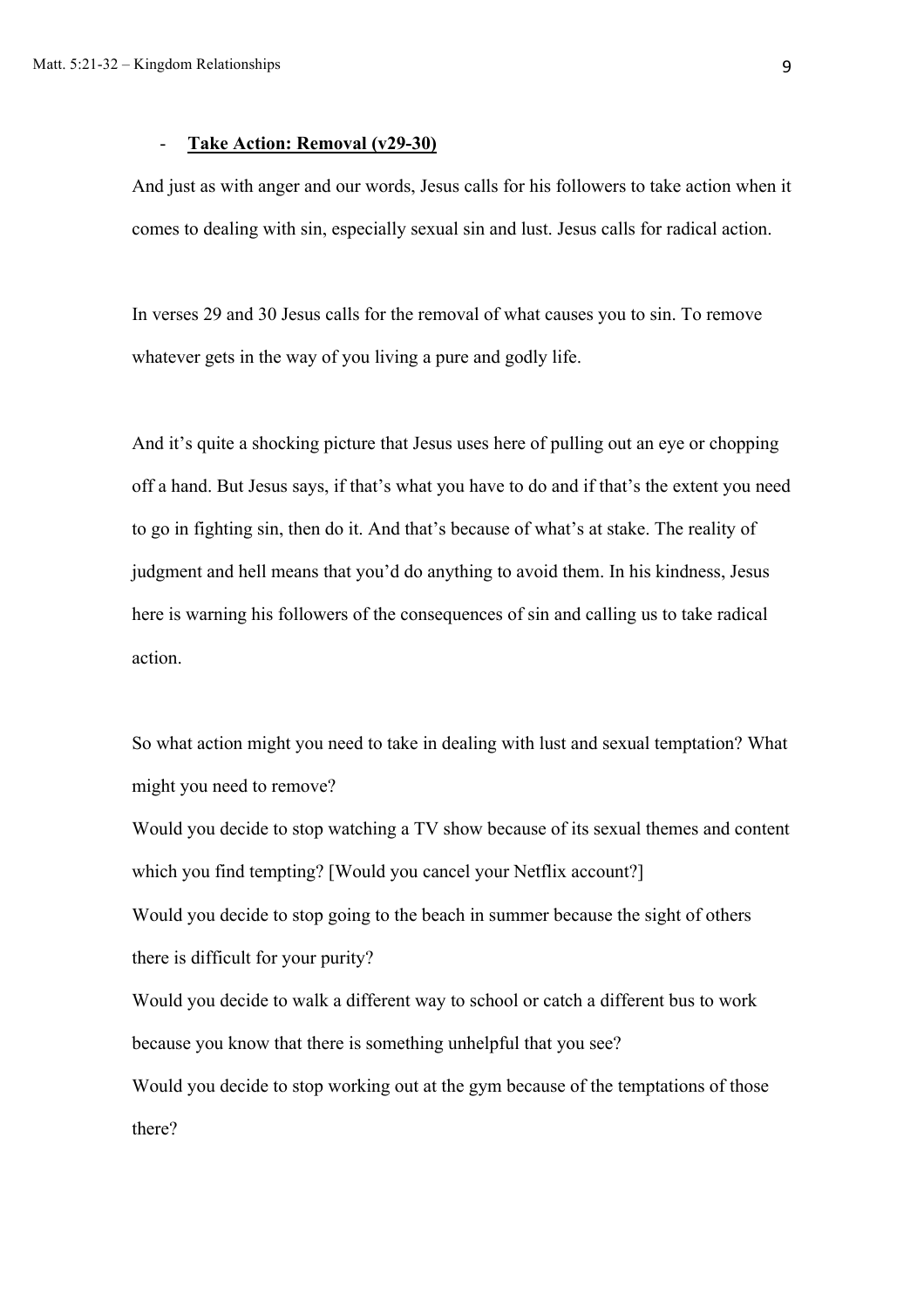Would you decide to stop reading novels by a certain author because you know that the plotline will inevitably have some form of adulterous activity which sets your imaginations running?

Would you decide to take your computer from your room or study and only use it in a public place so that you can't hide what's on your screen?

Would you decide to delete your social media account because of the pictures and advertising that's pushed at you?<sup>4</sup>

The point is, we must be ready and willing to take radical action and remove what can entangle and hinder us in our godliness. If you know that something is a problem for your godliness, then be proactive and take action. Get the removalists in. That's the courageous thing to do. Because as citizens of the kingdom of heaven we know the stakes. This is life and death. This is salvation and judgment. So our godliness and sexual purity matters.

## - **Divorce (v31-32)**

Now it's in the midst of this teaching on adultery that Jesus speaks to the matter of divorce. Unfortunately, we know all too well the pain and devastating affects of divorce, if not directly, then indirectly with friends and family members, and those in our community. So it's good that Jesus teaches on it.

Since adultery is inappropriate sexual activity outside the bond of marriage, then it is here that Jesus locates his teaching on divorce.

<sup>&</sup>lt;sup>4</sup> I've got a fellow Christian brother who deleted his Instagram account because he wanted to remove the sexual temptation that he faced. He disconnected himself from that platform and other friends on there because he was concerned about his sexual purity.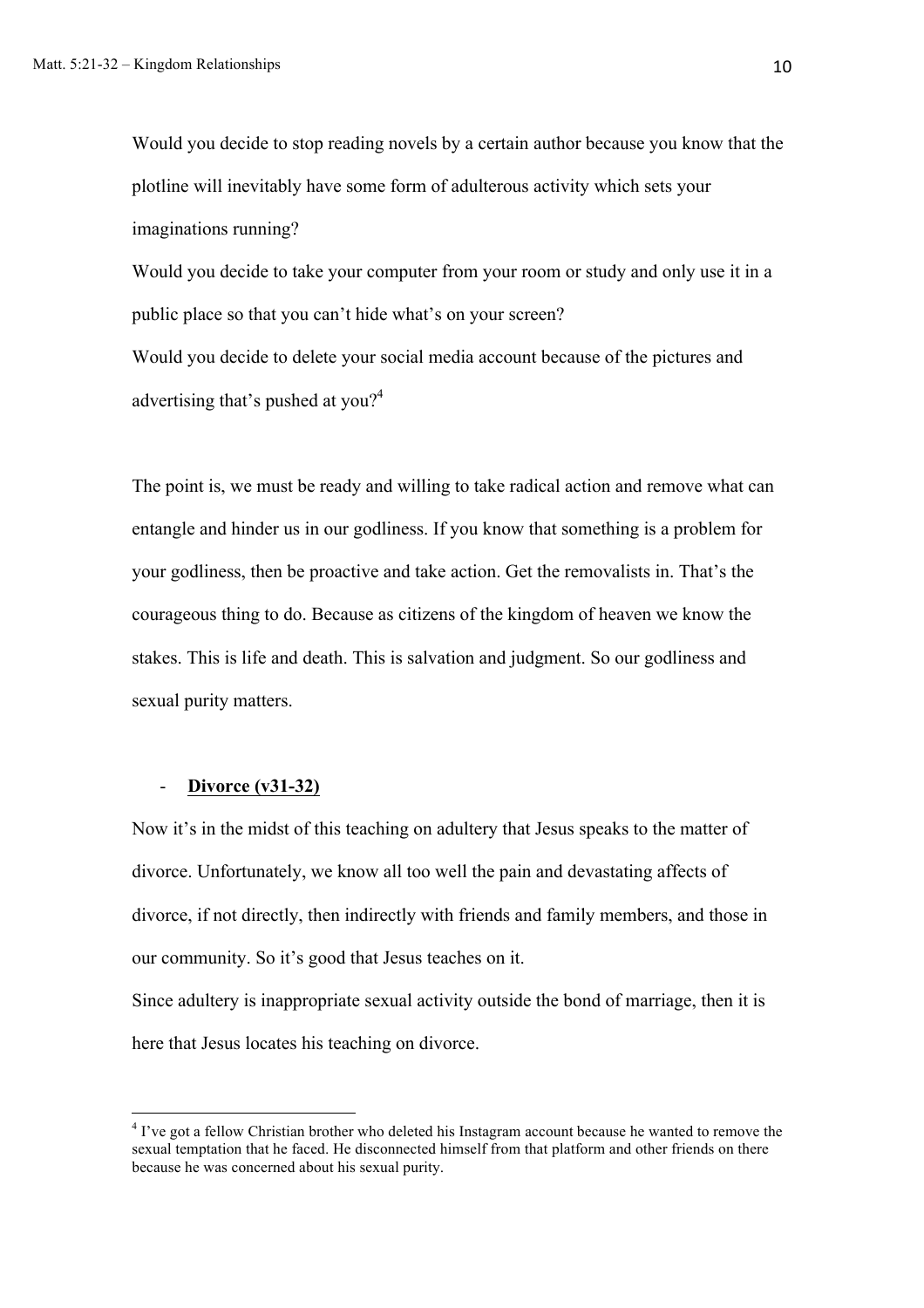So from what Jesus teaches here, let's note a few things that He says about divorce:

The first thing Jesus does in verse 31 is that he goes back to God's law in the Old Testament – the same pattern with his teaching on murder and adultery. And Jesus refers to Deuteronomy 24 where God gives the provision of divorce. As Jesus says later on in Matthew chapter 19, this provision for divorce was given because of hardness of heart – because of sin.

The issuing of a divorce certificate signalled that a marriage had come to an end. And this was a protective provision given by God since it allowed a woman to remarry and thus be supported by a husband. Otherwise she would most likely be destitute, having no support.

So while God's intention for marriage is that it is lifelong and heterosexually exclusive, there is a provision for divorce that He has put in place because of human sin.

But what had happened over time was that the Pharisees, amongst others, had cheapened the institution of marriage. They saw this provision of issuing a divorce certificate as a loophole for getting out of their marriages whenever they wanted to.<sup>5</sup> Like for too many people today, marriage became a plaything that could be entered into lightly and left with ease.<sup>6</sup>

 $5$  According to some historians, they were divorcing their wives frequently, and for many different reasons – some quite trivial such as their wife not serving food to their liking.

 $\epsilon$  Another example where God's gracious provision to people is twisted and perverted for selfish ends.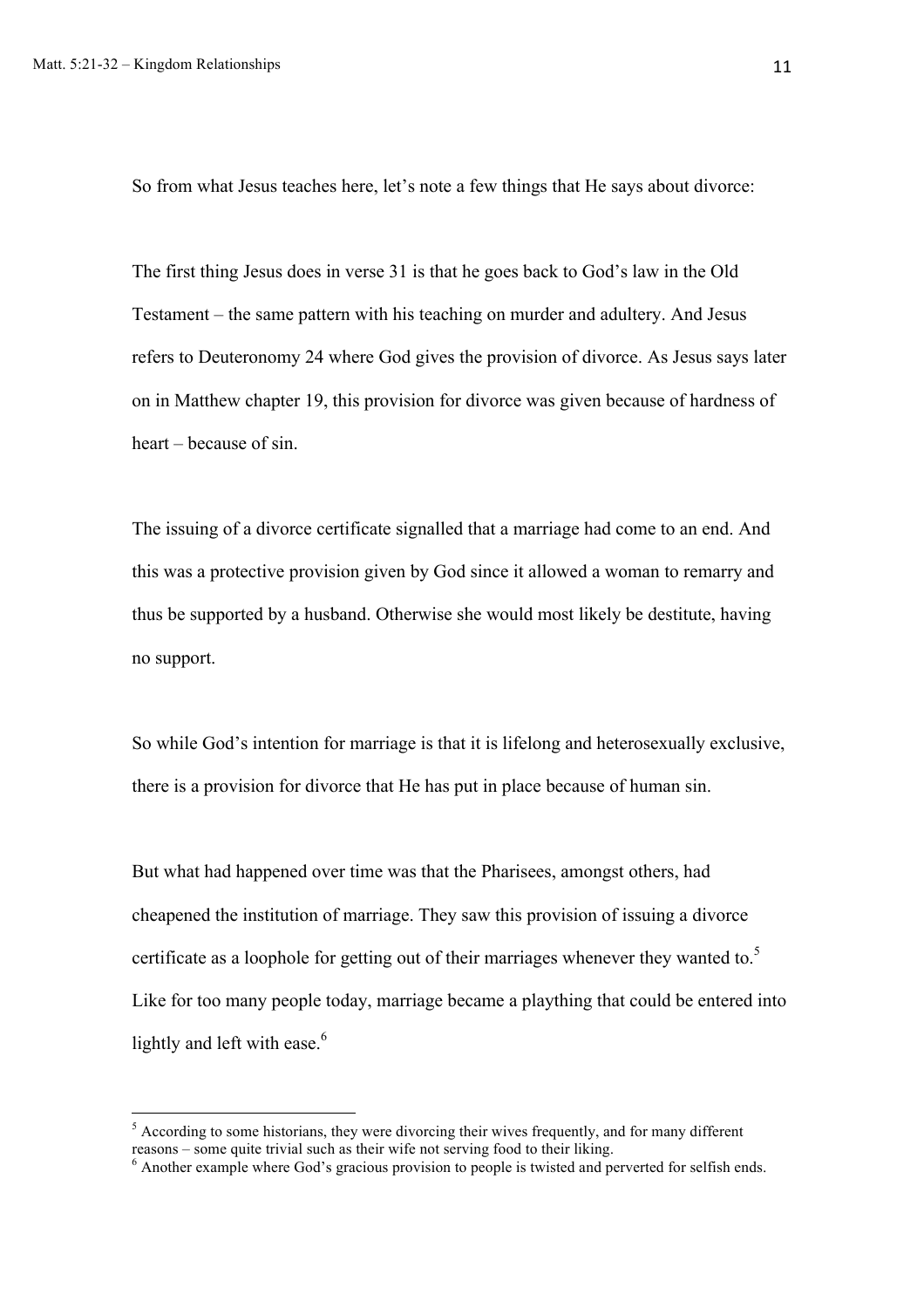So any sense of permanence in marriage was eroded by these practices, often carried out by the Pharisees.

But Jesus calls time on this. In verse 32 he says:

*32 But I tell you that anyone who divorces his wife, except for sexual immorality, makes her the victim of adultery, and anyone who marries a divorced woman commits adultery.*

Again, Jesus raises the bar. He limits the scope for divorce. Marriages aren't to be ended for any and every reason. He notes there that the exception for divorce is when sexual immorality occurs. Because when extra-marital sexual activity occurs, it breaks the bond of a marriage. Adultery and the nature of it is such that it violates the marriage covenant and the promises made. And so Jesus says that divorce is permitted in that circumstance because of what has occurred.

So that's why Jesus says that a man who divorces his wife for a reason other than sexual immorality makes her the victim of adultery. He's saying, "Sure, you may have been legally divorced, it's on paper and official. But in the sight of God, you are still married". So in this example the man who divorces his wife for a reason other than sexual immorality makes her the victim of adultery as he goes and remarries another woman. Because the original man and woman have not been lawfully divorced in God's sight.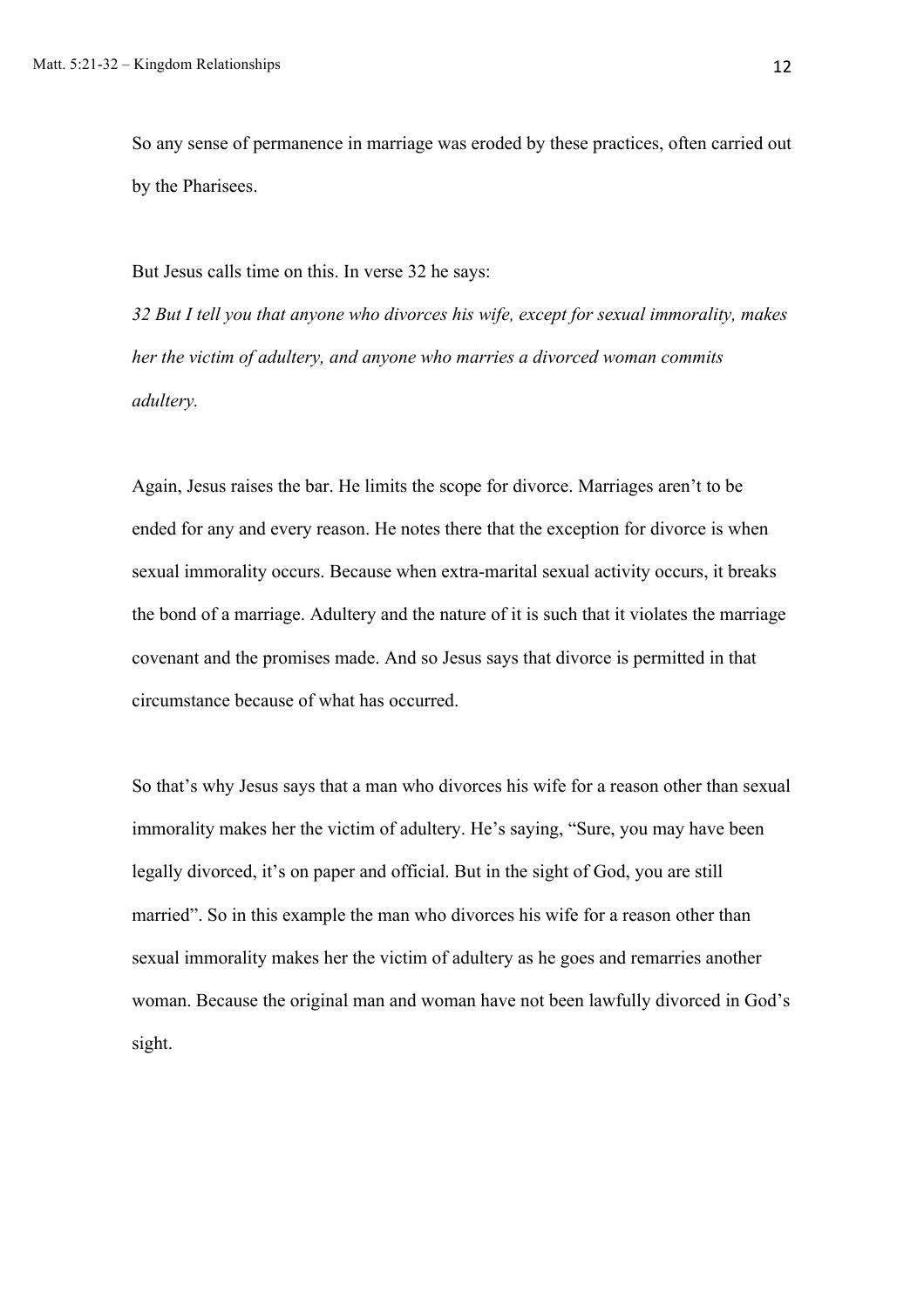Jesus wants those who enter the kingdom to uphold the sanctity of marriage. To be unlike the Pharisees who had trashed marriage and were causing adultery to run rampant.

While divorce is a provision which God has given, and which is permitted in the case of sexual immorality, it is not required or commanded. And I say that because it's possible that even with the hurt and pain that adultery and sexual immorality bring, that there can be reconciliation in a marriage. However, that's only a possibility and there's no guarantee that marriages broken by sexual immorality will heal.

Now this is not everything that the Bible teaches about divorce and separation, and remarriage. This is a huge topic and there are other passages which you might want to look at to think through it a bit more, including later on in Matthew chapter 19 where Jesus expands on this teaching and in 1 Corinthians chapter 7 where Paul addresses some specific instances of divorce and separation, including non-believing spouses. So there is more that the Bible says on this.

And this is also a topic that requires much prayer and wisdom. There are many factors in any relationship breakdown. And while sin is definitely a key factor, the specifics are not often clear-cut, black and white. So if this is something you are thinking through or want to talk through, can I suggest you speak to one of the pastors or a home group leader, or a trusted Christian friend who can walk with you through this.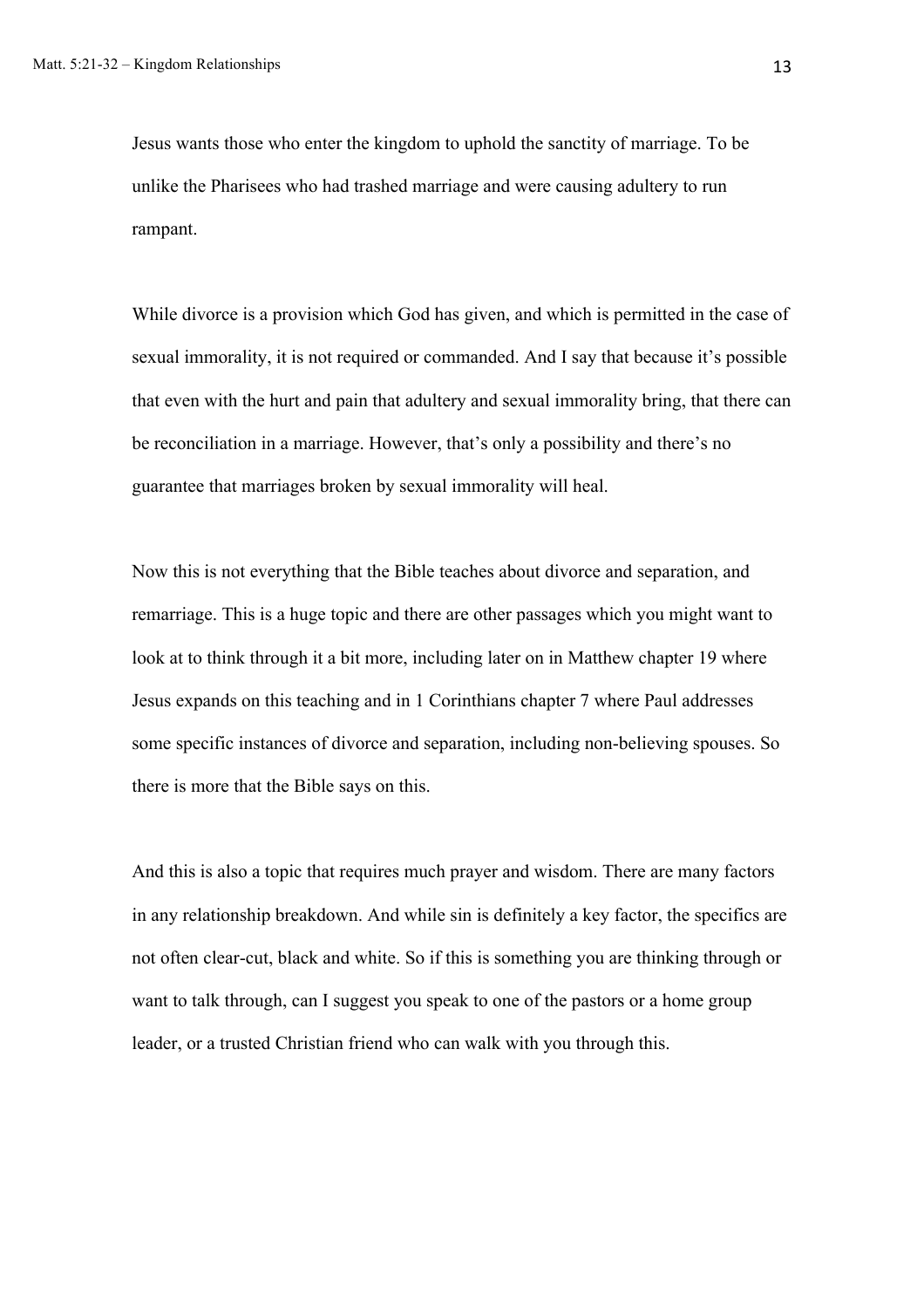But let's not miss the point that Jesus is emphasising about adultery and divorce: in a world that devalues marriage, Jesus wants lifelong faithfulness in marriage. It's not to be cheapened or undermined in any way.

So if we walked away from this teaching thinking, "aha I now know how someone can get of their marriage" – then we would be just like the Pharisees. We are not to be like them but to take faithfulness in marriage as seriously as Jesus does.

So just quickly I want to suggest a few things that we as a church can do in response to Jesus' teaching on adultery and divorce.

As you hear Jesus' words, you might have some repenting to do. You may realise that you have been involved in an unlawful divorce.

So I want to urge you, that if it is you, to repent. To come before God in repentance and with a broken spirit.

And if you are married, then remember the promises which you made on your wedding day. They are precious words – promises to exclusively love and cherish your husband or wife until death. That is God's expectation for your marriage. And they are the promises you have made.

And for those of us who aren't married, let's support and pray for those who are married – that they would keep their promises.

## **Entering the Kingdom of God: Broken and Righteous**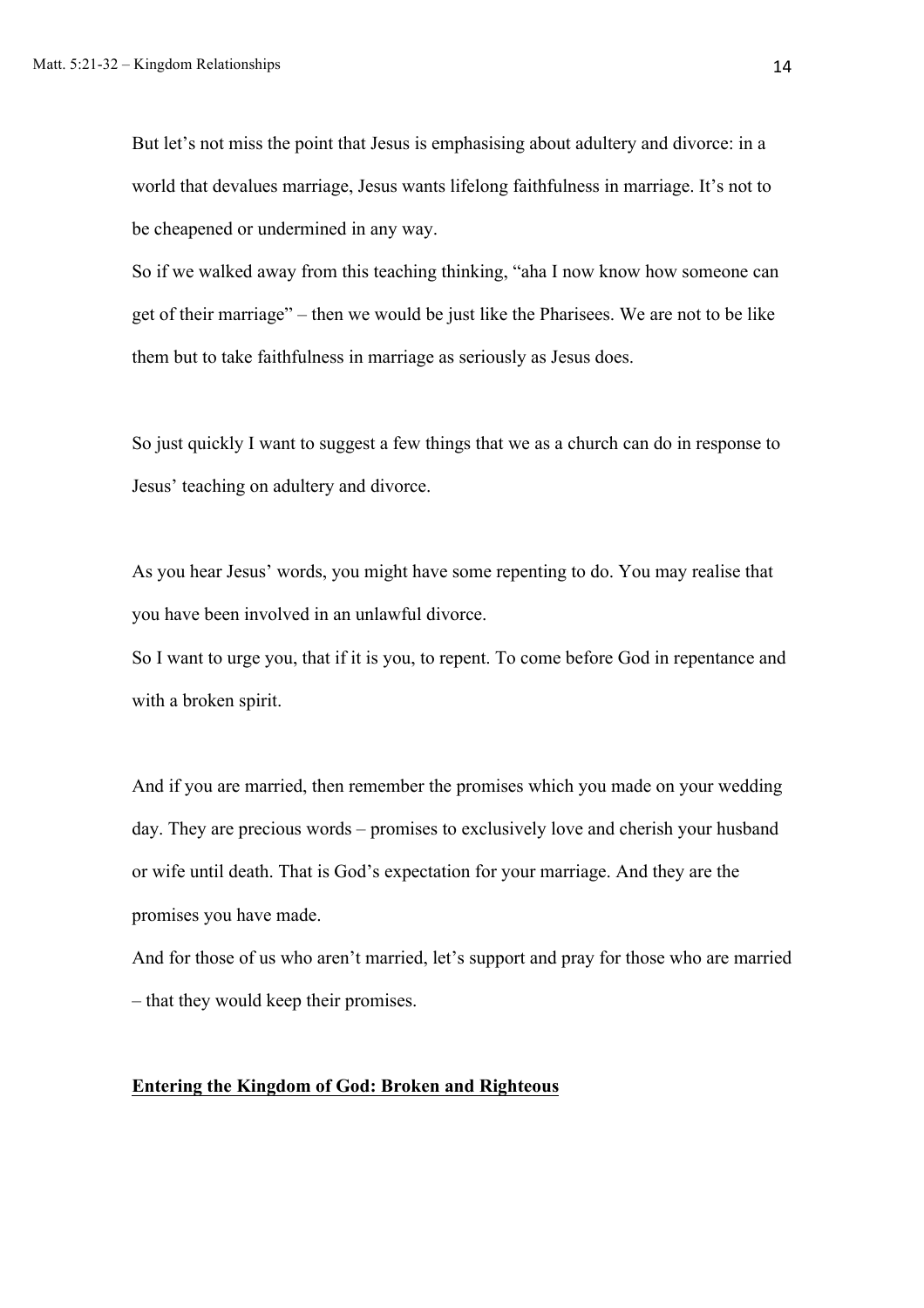Now I want to finish by coming back to what Jesus says about entering the kingdom of heaven.

To enter the kingdom of God, we are to come before Him as broken people. Hearing what Jesus says about the true nature of murder and adultery and divorce is confronting and exposing. And so repentance is going to be an appropriate response for all of us. We have all messed up in the way we relate to others. And if we haven't recognised that, then we must.

Those who are poor in spirit will enter the kingdom of God because Jesus makes it possible. He forgives our sins through His death on the cross for us. Murder and adultery are not unforgivable sins. Having hatred towards another or lusting after another or divorce are not unforgivable sins. But we need to repent in light of Jesus' teaching. For it is the poor in spirit who will enter the kingdom of God. So our posture must be one of being broken before God.

But equally, to enter the kingdom of God, Jesus teaches that our righteousness must exceed that of the Pharisees.<sup>7</sup> That's why as forgiven people, Jesus shows us how to live as citizens of the kingdom of heaven. Our lives must be characterised by righteousness, especially in our relationships. And in Jesus we have the perfect model of this. He never got angry and verbally abused others. He never looked at a woman lustfully. Jesus

 $<sup>7</sup>$  The order of this matters: Jesus gives us the standards for entering the kingdom of heaven and how no</sup> one enters it by their own ability. You see, this teaching is given by Jesus to His disciples **after** he has called them. He doesn't say, "Do all these things successfully and then you'll enter the kingdom.' No, Jesus calls his disciples, and then says, 'this is how you live as a citizen of the kingdom'.